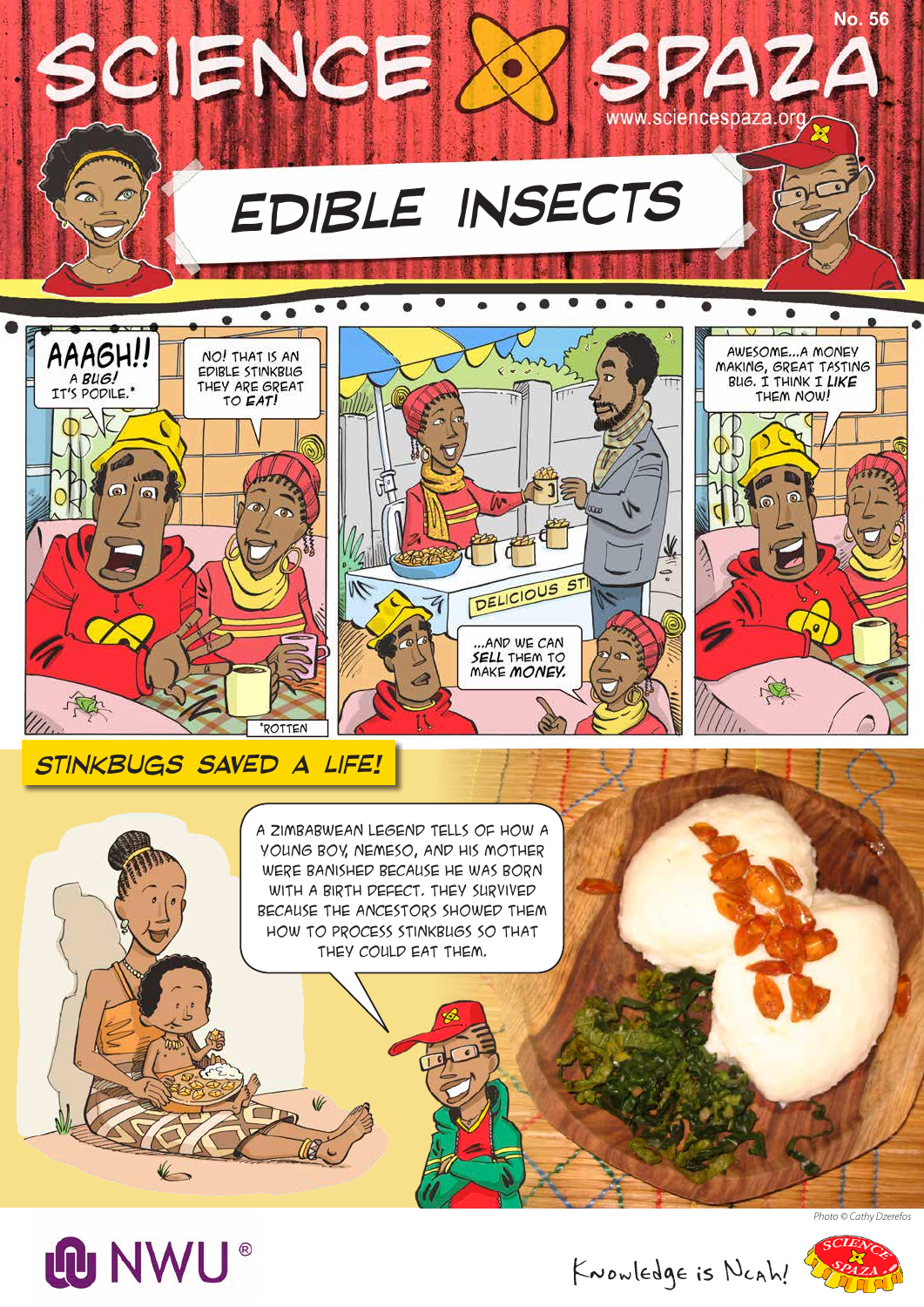## *Make a stinkbug…*

In this activity you will make a stinkbug by folding a piece of paper. This is known as "Origami". In 6th century Japan, because paper was expensive, it was only used for religious ceremonies. Origami butterflies were used during Shinto weddings and Samurai warriors gave them as gifts to wish one another well.



*triangle inwards to make the wings.*





*FOLD THE TWO CORNERS OF THE*  $\left($ **<sup>***F***</sup>** *P FLIP IT OVER AND FOLD THE TOP point in towards the body. Then fold the two side parts in towards the body.* **FLIP IT OVER AND FOLD THE TOP |**  $\bigcirc$  **J FOLD THE HEAD OUT. FLIP IT** 



*over again … say "Hi" to your stinkbug! 5*

*fold it in half along the other diagonal.*

*2*



## *A Chemistry/Science Bug???*

In the activity, you folded paper in the shape of a stinkbug. If you turn a stinkbug over there are **glands** from where it sprays 2 chemicals called **trans-2-decenal** and **trans-2-octenal** - which really smell bad!

But here is the crazy thing the two chemicals by themselves are used to add **flavour** and **aroma** (nice smell) to food!

Trans-2-decenal makes food smell like orange.

Trans-2-octenal gives food a nutty flavour and smells like a cucumber.

 $0$  $\Theta$ ND.





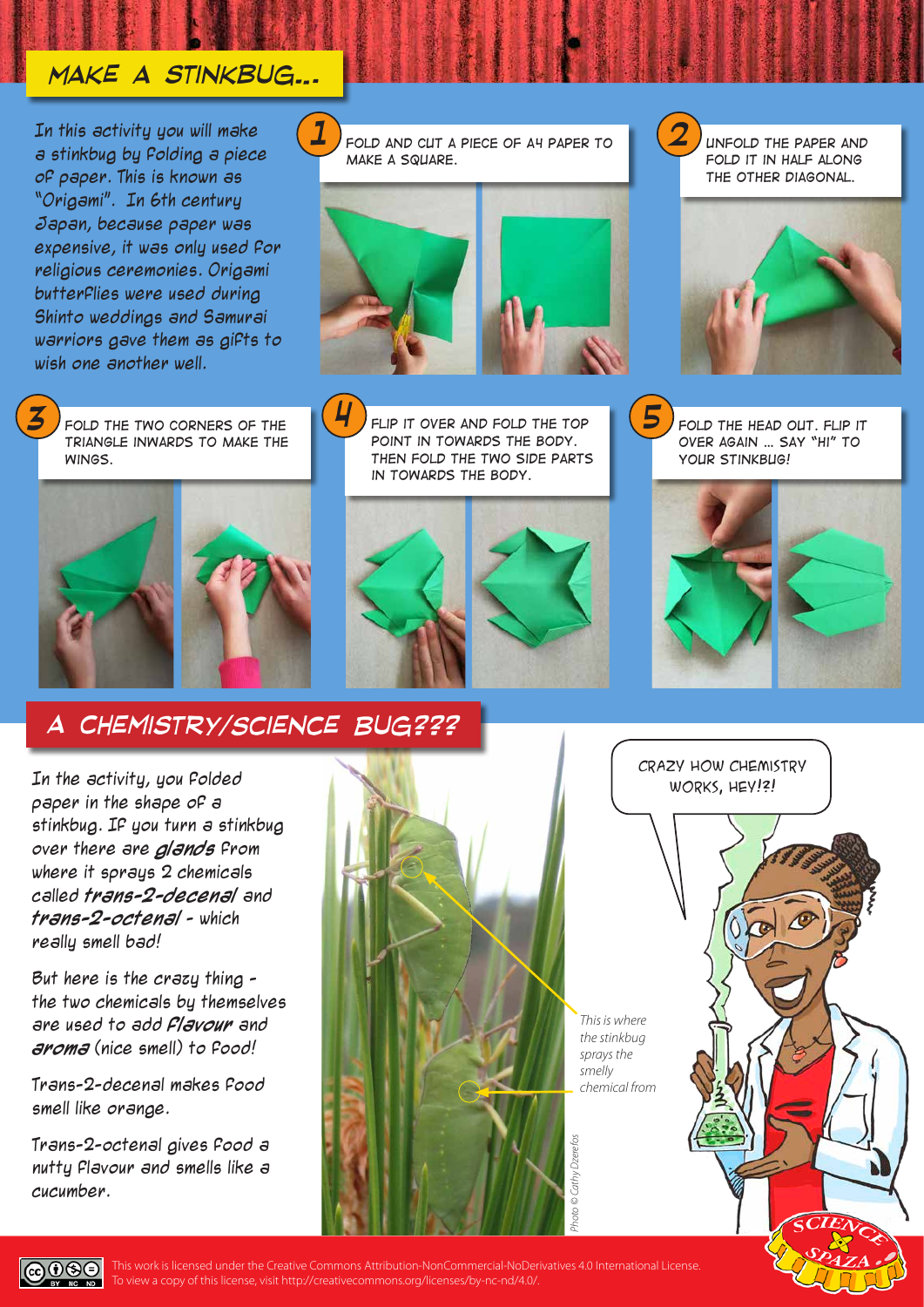## *So good to eat…*

Stinkbugs are harvested, prepared and sold by the **Bolobedu tribe** of Ga-Modjadji, Limpopo Province of South Africa.

Stinkbugs are **highly nutritious** and tasty. They are also sold to make money.



*Photos © Cathy Dzerefos*

The stinkbugs are moved into a pot of water heated to about  $50^{\circ}$ C for eight minutes.

> The now golden-brown stinkbugs are strained and laid out to air dry.

The wriggling, green stinkbugs are rinsed under running water while being stirred. This makes them panic, which makes them release the smelly chemical they use for defense.



## *careers:*

Entomologists study insects. This is a fascinating field investigating beneficial insects that pollinate food crops, enrich the soil, prey on other insects that are pests and produce unique substances such as chemical sprays, dyes, honey, propolis, paper and wax.

### Ecotourism guides link

visitors to the community through reallife experiences like collecting insects for food. This type of tourism ensures that people with traditional knowledge benefit from that knowledge.

### Environmental Educators

teach people (both children and adults) about wildlife, plants and the environment. Environmental educators have an in-depth understanding of the environment and how we as human beings should look after it and live in harmony with other organisms.



*3*

*2*

**Bianca Mkhize** has a Masters degree in Tourism and Hospitality. Through the North-West University Bianca is doing a PhD on insect harvesting and opportunities in tourism. Her aim is to increase tourist interest in insects in the North West, Limpopo and Mpumalanga provinces of South Africa by showing traditional ways of knowing. She hopes that her research and recommendations can increase revenue in rural, poverty-stricken areas and give communities reasons to conserve nature.

# **88888** *curriculum links*

- **Grade 9: Social Science - Food Security:** Let's be mini-livestock farmers of mealworms or silkmoths in the classroom. What can be done to process insects into high protein food?
- **Grade 10: Life Sciences Biosphere and ecosystems:**  insects in the food web, aquatic and terrestrial ecosystems and the insects that are found there. Insects as pollinators and soil engineers in different biomes.

KNOWlEDge is NCAh!